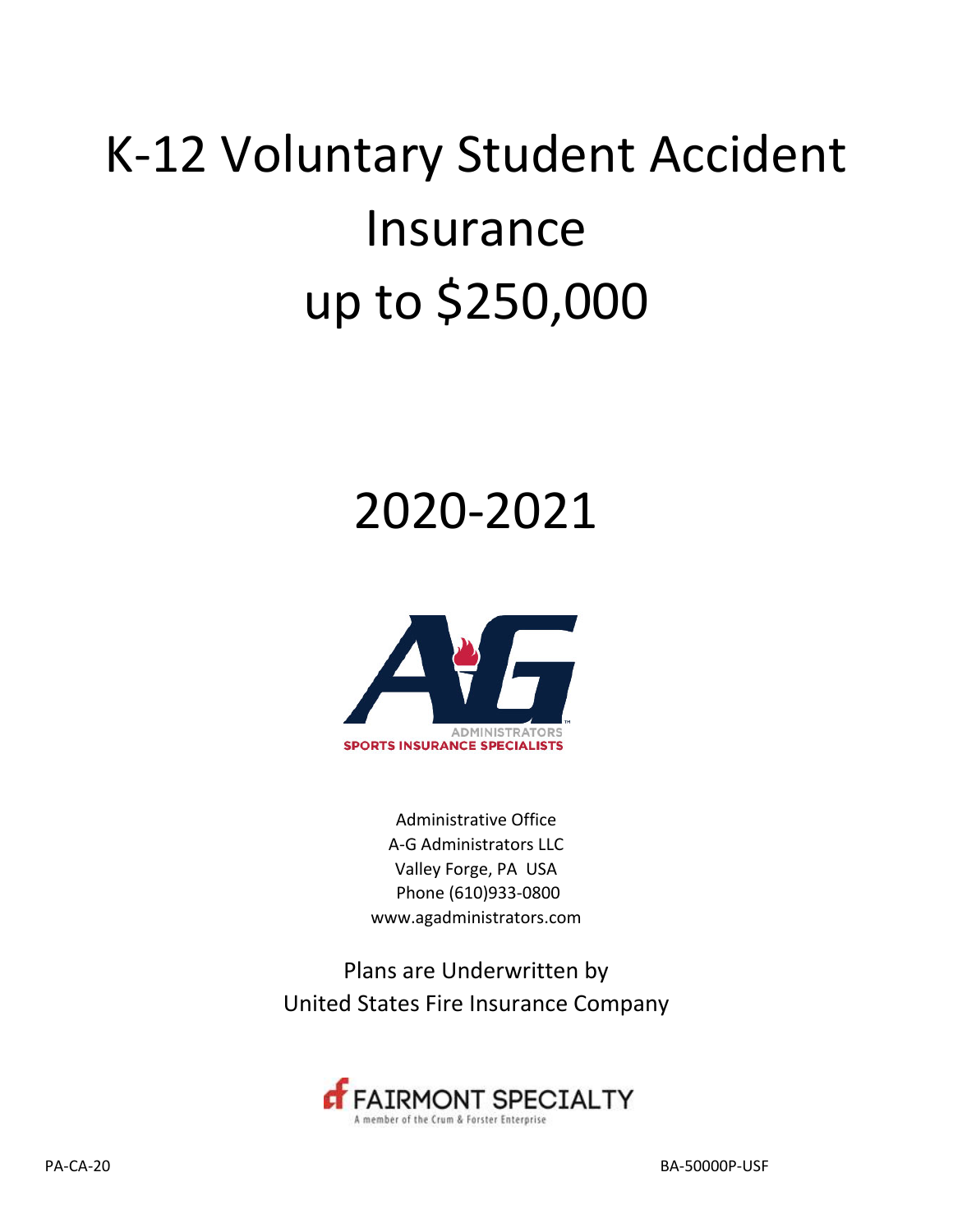## *K‐12 Accident Insurance*

#### **Unexpected Accidents Can Happen**

This brochure explains how you can help guard against certain unexpected events. Our plans are designed to help supplement any insurance you have by satisfying deductibles or co‐insurance requirements, or limiting the possible financial impacts of an injury if you have no other insurance. Remember that the more active your child is, the more valuable this coverage can be.

## *Choose Your Coverage Plan*

**24 Hour Coverage (Accident Only)** – This plan provides around the clock coverage to your child 24 Hours a day, while he or she is in school, at home or away. Coverage is provided from the effective date of the insured student's coverage for which premium has been received by A‐G to the opening of the next school term. **Includes all interscholastic sports excluding senior high football.** (\$125.00)

**School Time Coverage (Accident Only)** – This plan provides coverage to your child while he or she is on school premises, during school hours/days, attending school sponsored and supervised activities including travel directly without interruption between the student's residence and school/activity with transportation furnished by the school. Coverage is provided from the effective date of the insured student's coverage for which premium has been received by A‐G to the end of the regular school term. **Includes all interscholastic sports excluding senior high football.** (\$36.00)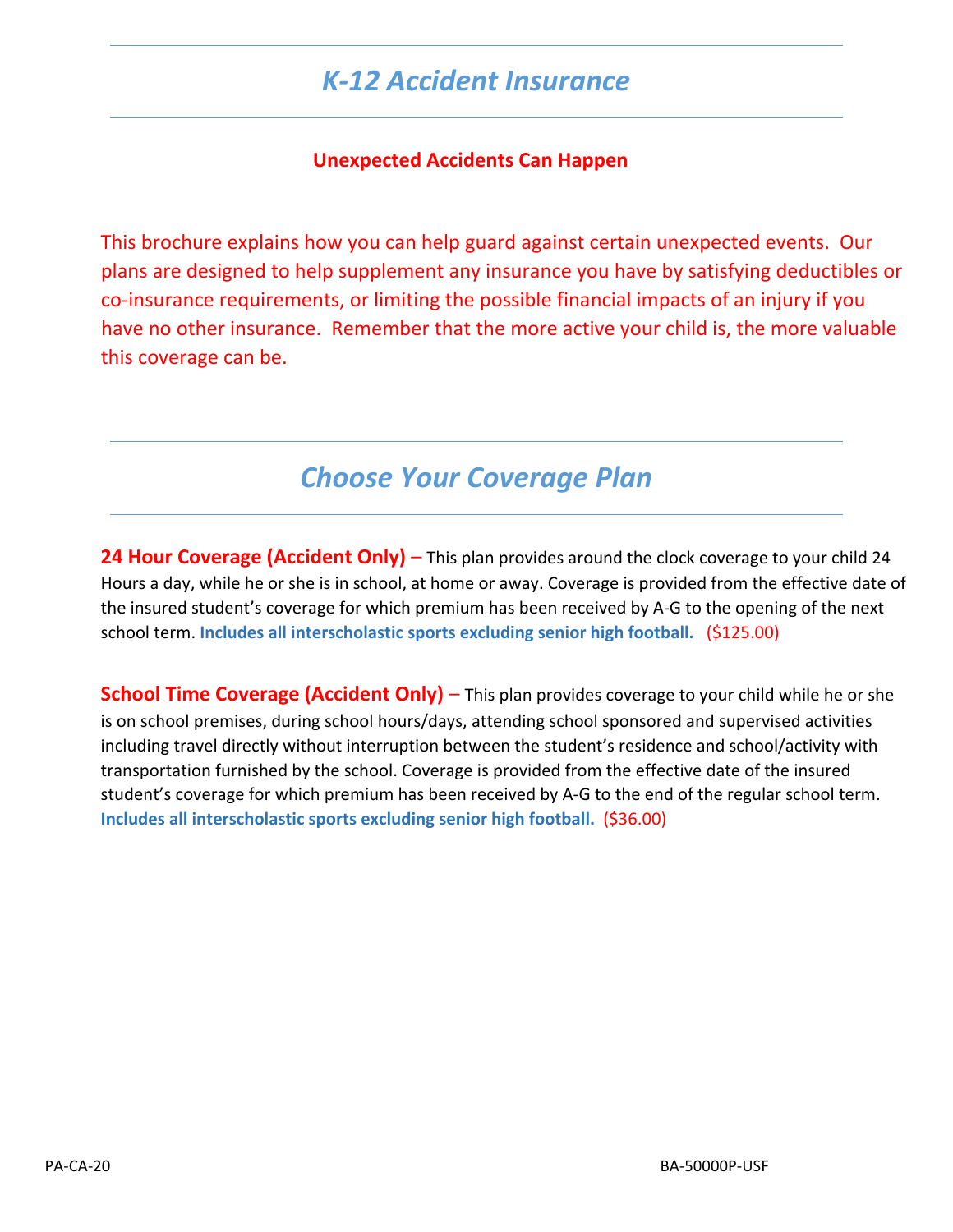## *Description of Benefits*

| <b>Benefit</b>                                                                                                                                               | 24 Hour<br><b>Coverage/School Time</b><br>Coverage |
|--------------------------------------------------------------------------------------------------------------------------------------------------------------|----------------------------------------------------|
| Benefits provided for all enrolled students of the policyholder including interscholastic sports other than senior high football<br>for whom premium is paid |                                                    |
| <b>Maximum Benefit:</b>                                                                                                                                      | \$250,000                                          |
| Deductible:                                                                                                                                                  | \$0                                                |
| <b>Benefit Period:</b>                                                                                                                                       | 52 Weeks                                           |
| <b>Hospital Services</b>                                                                                                                                     |                                                    |
| Daily Room & Board: Semi Private Room                                                                                                                        | <b>100% UCR</b>                                    |
| Miscellaneous Hospital Services: During hospital confinement                                                                                                 | 100% UCR (not to exceed \$10,000)                  |
| Intensive Care: When confined to a Hospital Intensive Care Unit                                                                                              | <b>100% UCR</b>                                    |
| Emergency Room Charges: When hospital confinement is not required                                                                                            | \$500 Maximum                                      |
| Emergency Room Charges: If out-patient surgery is required, the maximum is                                                                                   |                                                    |
| increased to (The benefits are payable in addition to the X-rays and surgeon's                                                                               | \$2,500 Maximum                                    |
| services shown below.)                                                                                                                                       |                                                    |
| <b>Physician Services</b>                                                                                                                                    |                                                    |
| Surgery: including pre and postoperative care                                                                                                                | 100% UCR                                           |
| Anesthesia:                                                                                                                                                  | 45% of the Surgery Benefit Paid                    |
| <b>Assistant Surgeon:</b>                                                                                                                                    | <b>100% UCR</b>                                    |
| Doctor's Visit: other than for Physiotherapy or similar treatment not payable in<br>addition to Surgery Benefit                                              | <b>100% UCR</b>                                    |
| Non-Surgical doctor's charges in the emergency room                                                                                                          | <b>100% UCR</b>                                    |
| <b>Second Surgical Opinion, Consultation and Specialists</b>                                                                                                 | <b>100% UCR</b>                                    |
| <b>Laboratory and X-Ray Services</b>                                                                                                                         |                                                    |
| (Other than Dental and including fee for interpretation and/or reading of X-rays.)*                                                                          | \$28 Unit Value                                    |
| Lab and X-Ray: (when no fracture is demonstrated)                                                                                                            | \$700 Maximum                                      |
| <b>Additional Services</b>                                                                                                                                   |                                                    |
| Physiotherapy or similar treatment: including Diatherm, Ultrasonic, Microtherm,                                                                              | \$60/Visit up to 12 Visits                         |
| Manipulation, Massage and Heat                                                                                                                               | Maximum of \$720                                   |
| <b>Registered Nurse:</b>                                                                                                                                     | <b>100% UCR</b>                                    |
| <b>Ambulance Transportation: (Ground Only)</b>                                                                                                               | <b>100% UCR</b>                                    |
| Orthopedic Appliances: When ordered by attending physician                                                                                                   | \$700 Maximum                                      |
| Out-Patient Drugs and Medication: Administered in Doctor's office or by<br>prescription                                                                      | <b>100% UCR</b>                                    |
| Dental (including X-rays): For treatment, repair or replacement                                                                                              |                                                    |
| of each injured tooth which was sound and natural at the time of injury                                                                                      | \$300 per tooth                                    |
| Eyeglasses, Contact Lenses: Replacement of broken glasses and/or frames,                                                                                     |                                                    |
| contact lenses, resulting from a covered injury                                                                                                              | <b>100% UCR</b>                                    |
|                                                                                                                                                              |                                                    |
| <b>Accidental Death Benefit</b>                                                                                                                              | \$2,500                                            |
| <b>Accidental Dismemberment, Loss of Sight</b>                                                                                                               | \$20,000                                           |
| In accordance with the 1974 Revised California Relative Values Studies, 5 <sup>th</sup> Addition, using a conversation factor<br>$\ast$                      |                                                    |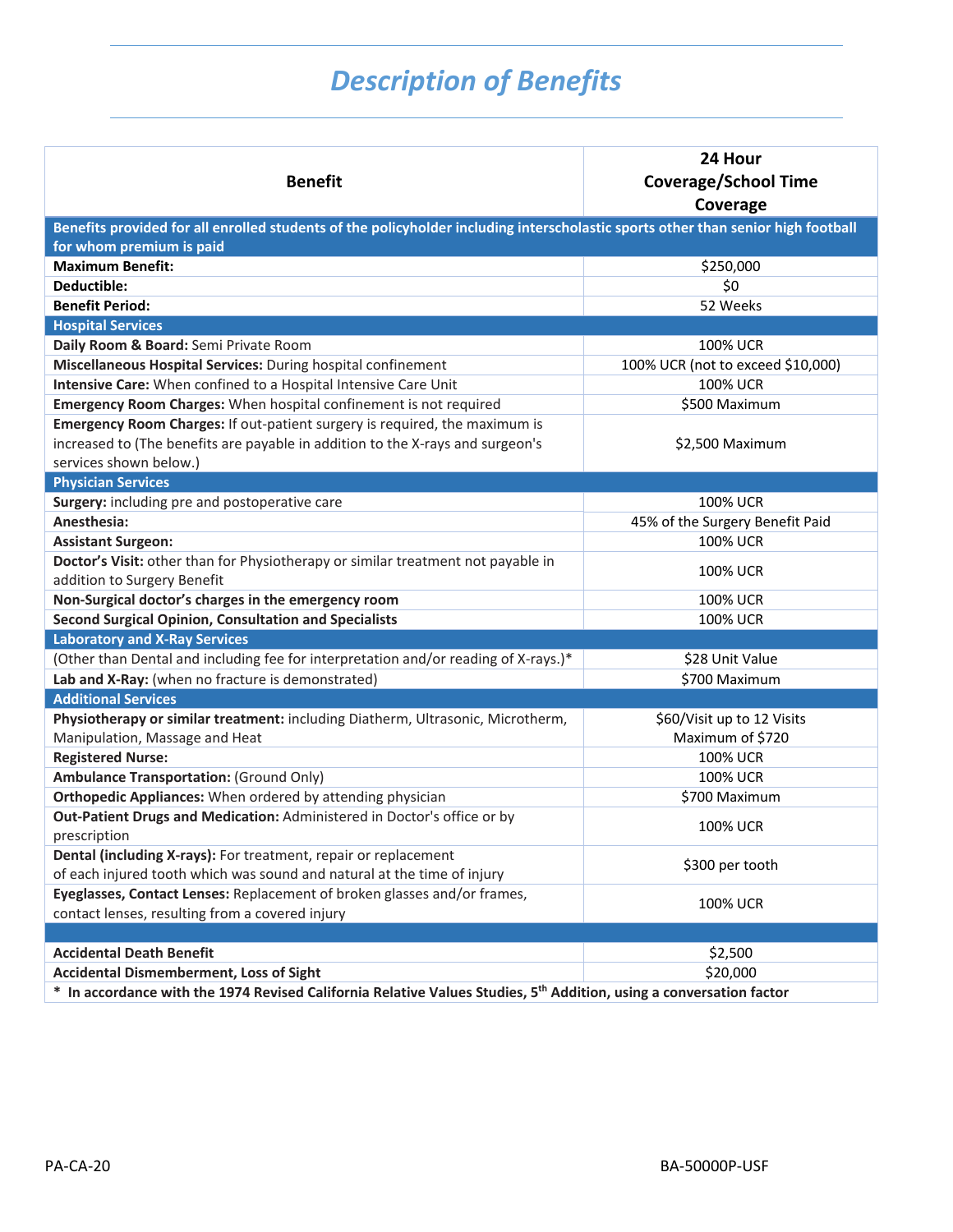## *Policy Exclusions*

#### **Benefits will not be paid for a Covered Person's loss which:**

- (1) Is caused by or results from the Covered Person's own:
	- (a) Intentionally self‐inflicted Injury, suicide or any attempt thereat. (In Missouri this applies only while sane.);
	- (b) Voluntary self‐administration of any drug or chemical substance not prescribed by, and taken according to the directions of, a doctor (Accidental ingestion of a poisonous substance is not excluded.);
	- (c) Commission or attempt to commit a felony;
	- (d) Participation in a riot or insurrection;
	- (e) Driving under the influence of a controlled substance unless administered on the advice of a doctor; or
	- (f) Driving while Intoxicated. "Intoxicated" will have the meaning determined by the laws in the jurisdiction of the geographical area where the loss occurs;
- (2) Is caused by or results from:
	- (a) Declared or undeclared war or act of war;
	- (b) An Accident which occurs while the Covered Person is on active duty service in any Armed Forces. (Reserve or National Guard active duty for training is not excluded unless it extends beyond 31 days.);
	- (c) Aviation, except as specifically provided in this Certificate;
	- (d) Sickness, disease, bodily or mental infirmity or medical or surgical treatment thereof, bacterial or viral infection, regardless of how contracted. This does not include bacterial infection that is the natural and foreseeable result of an accidental external bodily injury or accidental food poisoning.
	- (e) Nuclear reaction or the release of nuclear energy. However, this exclusion will not apply if the loss is sustained within 180 days of the initial incident and:
		- (i) The loss was caused by fire, heat, explosion or other physical trauma which was a result of the release of nuclear energy; and
		- (ii) The Covered Person was within a 25‐mile radius of the site of the release either:
			- 1) At the time of the release; or
			- 1) Within 24 Hours of the start of the release.

#### **Benefits will not be paid for:**

- 1. Normal health check ups
- 2. Dental care or treatment other than care of sound, natural teeth and gums required on account of Injury resulting from an Accident while the Covered Person is covered under this Certificate, and rendered within 6 months of the Accident;
- 3. Services or treatment rendered by a doctor, nurse or any other person who is:
	- a. Employed or retained by the Certificateholder; or
	- b. Who is the Covered Person or a member of his immediate family;
- 4. Charges which:
	- a. The Covered Person would not have to pay if he did not have insurance; or
	- b. Are in excess of Usual, Reasonable and Customary charges.
- 5. An Injury that is caused by flight in:
	- a. An aircraft, except as a fare‐paying passenger;
	- b. A space craft or any craft designed for navigation above or beyond the earth's atmosphere; or
	- c. An ultra light, hang‐gliding, parachuting or bungi‐cord jumping;
- 6. Travel in or upon:
	- a. A snowmobile;
	- b. Any two or three wheeled motor vehicle;
	- c. Any off‐road motorized vehicle not requiring licensing as a motor vehicle;
- 7. Any Accident where the Covered Person is the operator of a motor vehicle and does not possess a current and valid motor vehicle operator's license;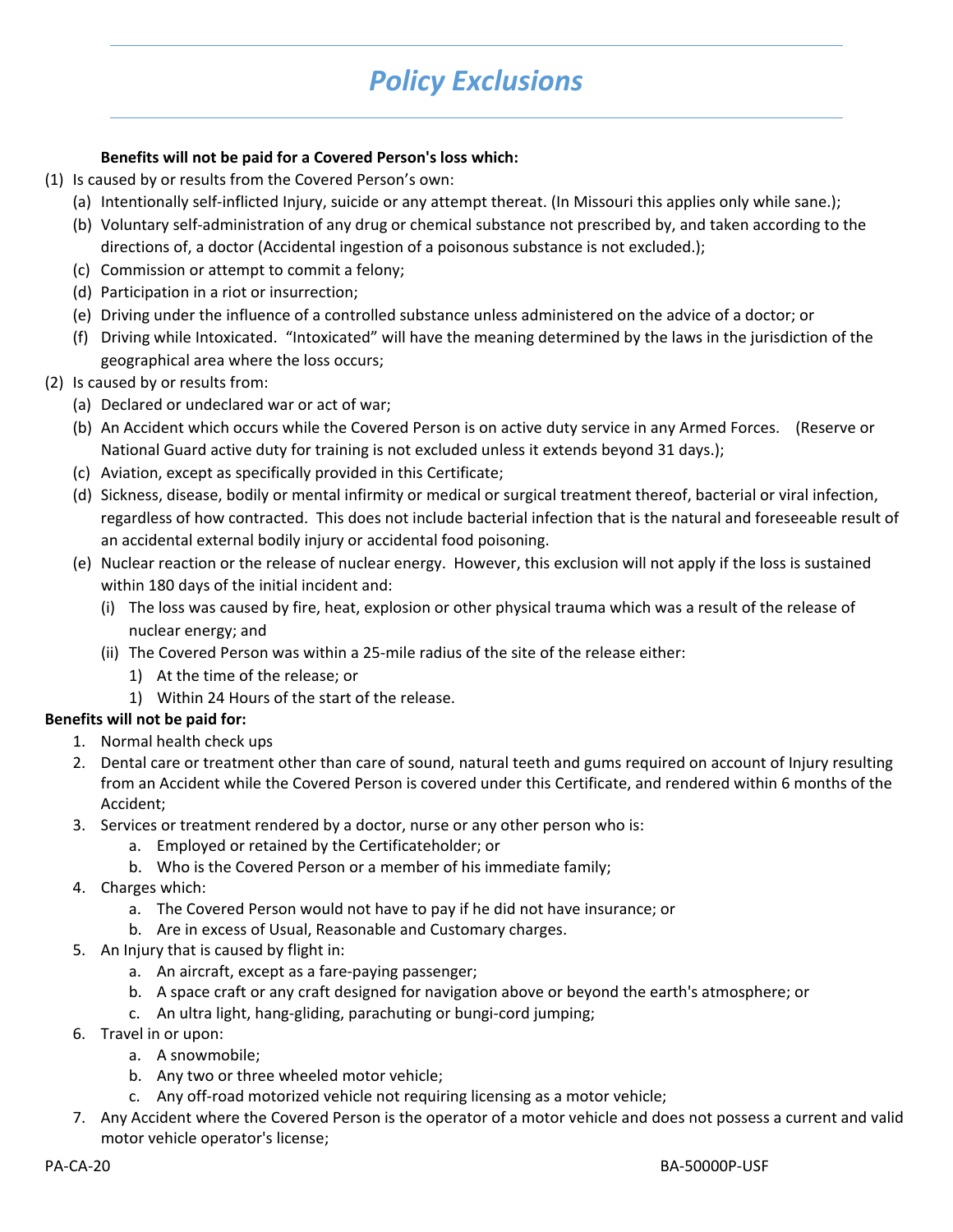- 8. That part of medical expense payable by any automobile insurance policy without regard to fault. (Does not apply in any state where prohibited);
- 9. Injury that is: a. The result of the Covered Person being Intoxicated. ("Intoxicated" will have the meaning determined by the laws in the jurisdiction of the geographical area where the loss occurs); or
	- a. Caused by any narcotic, drug, poison, gas or fumes voluntarily taken, administered, absorbed or inhaled, unless prescribed by a doctor;
- 10. Any sickness, except infection which occurs directly from an Accidental cut or wound or diagnostic tests or treatment, or ingestion of contaminated food;
- 11. An Injury resulting from participation in or practice for non‐School sponsored skiing, ice hockey, lacrosse, soccer or football;
- 12. Practice or play in any sports activity, including travel to and from the activity and practice, unless specifically provided for in this Certificate;
- 13. Expenses to the extent that they are paid or payable under other valid and collectible group insurance or medical prepayment plan;
- 14. Blood or Blood plasma, except for charges by a Hospital for the processing or administration of blood;
- 15. Elective treatment or surgery, health treatment, or examination where no Injury is involved;
- 16. Injury sustained while in the service of the armed forces of any country. When the Covered Person enters the armed forces of any country, we will refund the unearned pro rata premium upon request;
- 17. Eyeglasses, contact lenses, hearing aids, braces, appliances, or examinations or prescriptions therefore;
- 18. Treatment in any Veterans Administration or Federal Hospital, except if there is a legal obligation to pay;
- 19. Treatment of temporomandibular joint (TMJ) disorders involving the installation of crowns, pontics, bridges or abutments, or the installation, maintenance or removal of orthodontic or occlusal appliances or equilibration therapy;
- 20. Cosmetic surgery, except for reconstructive surgery on a diseased or injured part of the body;
- 21. Any loss which is covered by state or federal worker's compensation, employers liability, occupational
- 22. disease law, or similar laws;
- 23. The repair or replacement of existing artificial limbs, orthopedic braces, or orthotic devices;
- 24. The repair or replacement of existing dentures, partial dentures, braces or fixed or removable bridges;
- 25. Services and supplies furnished by a Student Infirmary, its employees, or doctors who work for the School;
- 26. Expenses incurred for an Accident after the Benefit Period shown in the Schedule of Benefits; or
- 27. Hernia of any kind; or any bacterial infection that was not caused by an Accidental cut or wound.
- 28. Rest cures or custodial care;
- 29. Prescription medicines unless specifically provided for under the Certificate:
- 30. Orthopedic appliances which are used mainly to protect an Injury so that a covered student can take part in interscholastic or intercollegiate sports;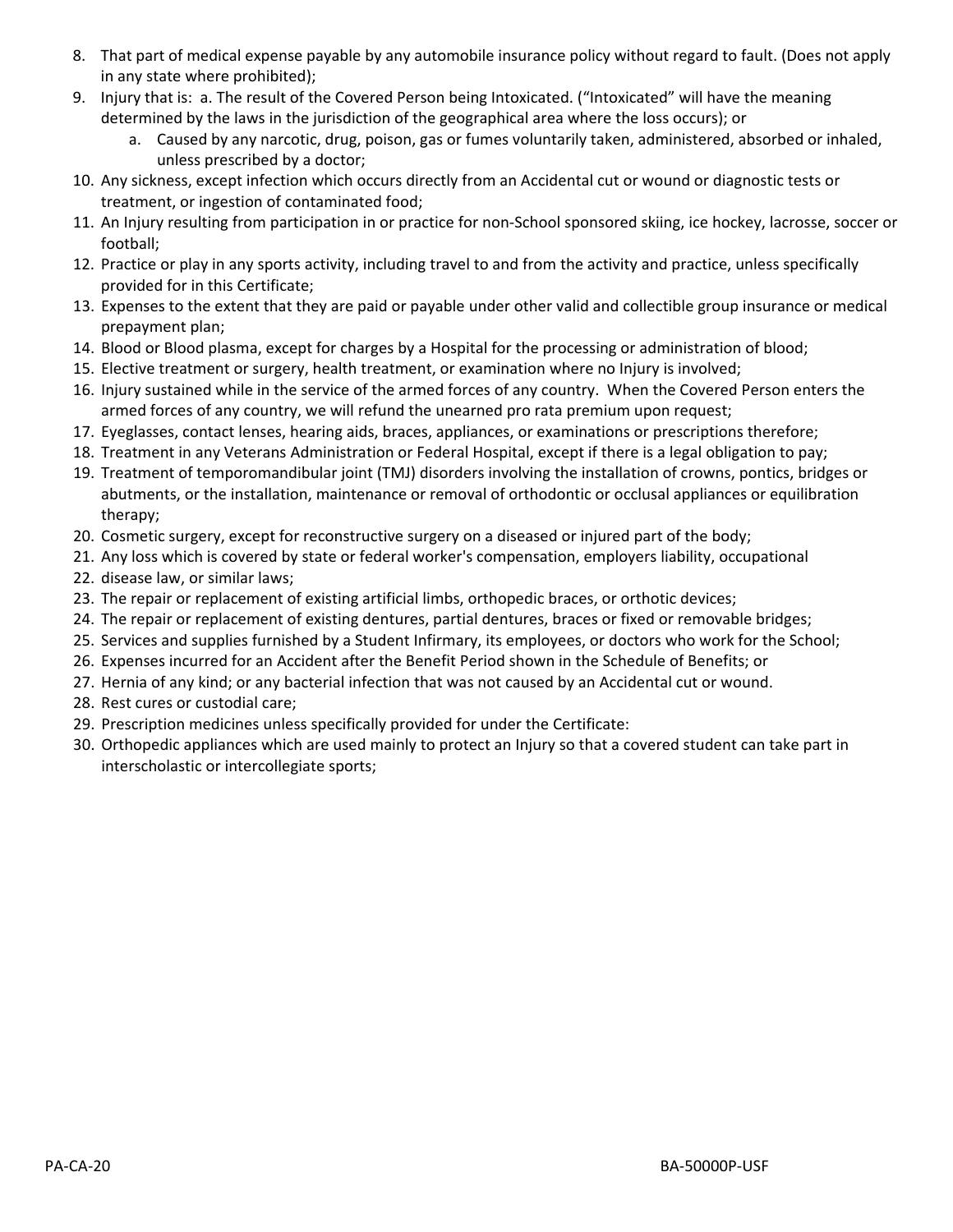## *How to Enroll*

- 1. Determine which plan of coverage you would like to enroll your child in  $-24$  Hour Coverage or School Time Coverage
- 2. Fill out the Enrollment Form below, enclose a check or money order in an envelope payable to the Company for the correct amount and mail to A-G Administrators LLC PO Box 824936 Lock Box # 824936 Philadelphia, PA 19182-4936
- 3. Make Checks Payable to UNITED STATES FIRE INSURANCE COMPANY c/o A‐G Administrators LLC
- 4. Return by mail to A‐G Administrators LLC. Your cancelled check or money order stub will be your receipt and confirmation of payment. Please write student's name and school name on your check.

| <b>STUDENT ACCIDENT COVERAGE</b>                                                                          |                               |
|-----------------------------------------------------------------------------------------------------------|-------------------------------|
| STUDENT'S LAST NAME (one letter per box)                                                                  |                               |
|                                                                                                           | <b>Individual Voluntary</b>   |
| <b>STUDENTS FIRST NAME</b>                                                                                | <b>Student Accident Plans</b> |
|                                                                                                           |                               |
|                                                                                                           | <b>24 HOUR COVERAGE</b>       |
|                                                                                                           | \$125.00 per student          |
| Date of Birth: ____________________Gender: Male □ Female □                                                |                               |
|                                                                                                           | <b>SCHOOL TIME COVERAGE</b>   |
|                                                                                                           | \$36.00 per student           |
|                                                                                                           |                               |
| School District Party and Party and Party and Party and Party and Party and Party and Party and Party and |                               |
|                                                                                                           |                               |

## *Period of Coverage*

Persons applying for coverage shall be covered as of the date premium receipt, but in no event prior to the opening of school activities. Coverage ends at the close of the regular school term, except under 24 Hour Coverage, which continues until school reopens for the fall term. You may enroll at any time, but premiums will not be prorated.